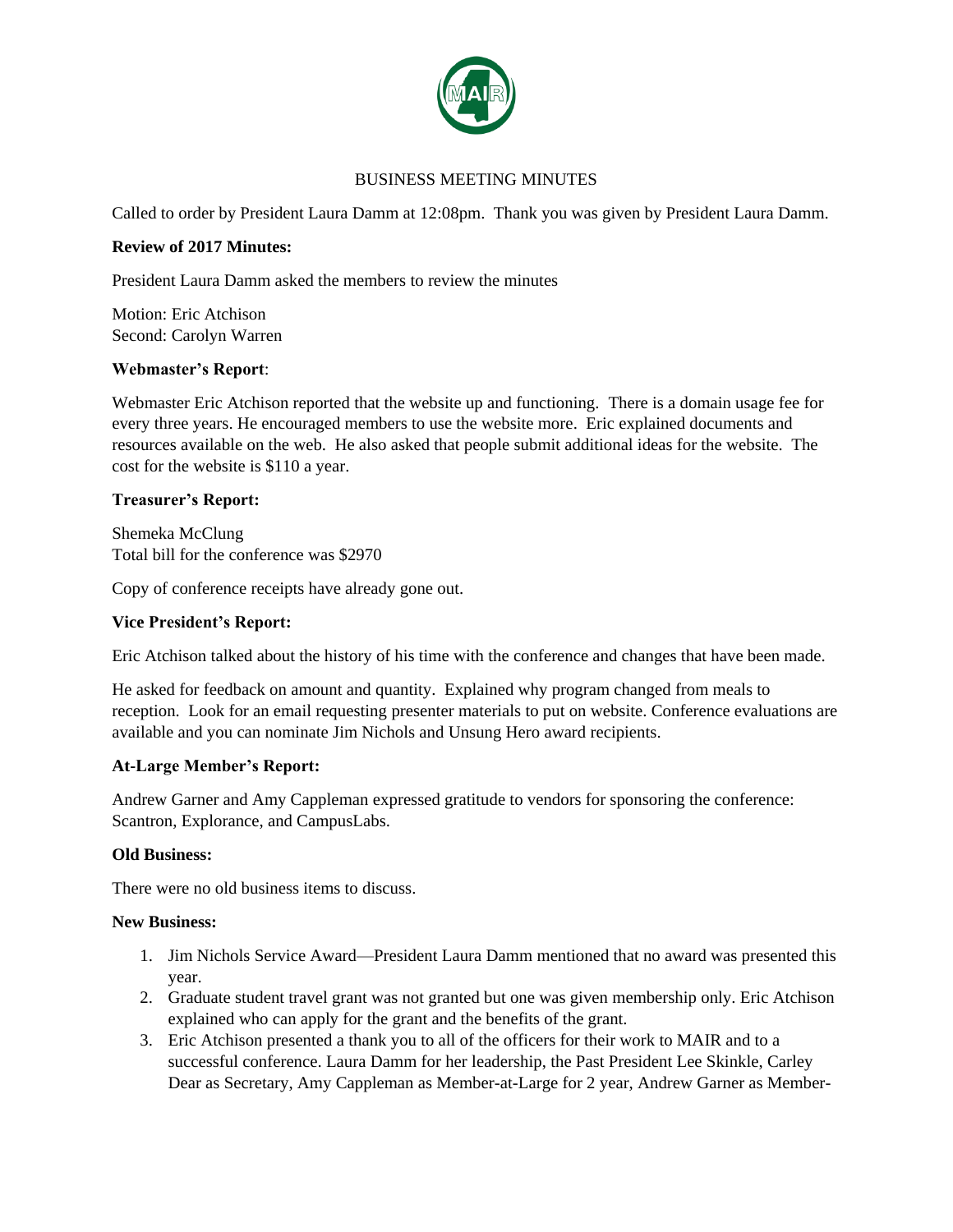

at-Large for 4 year (including slightly awkward moment b/w Eric and Andrew), and Shemeka McClung as Treasurer—which is a two-year term.

- 4. Notice given to local giving practice. Eric Atchison mentioned the canned goods would be given to Stewpot Community Services.
- 5. Evaluation form mentioned door prizes and specified dollar amount of \$10-\$15.
	- a. Carolyn mentioned MAIR provides limited gifts within a reasonable amount as door prizes and members bringing local giving. With a second from Ken Thompson
		- i. Mitzi Norris supported the motion with her conversation.
		- ii. Eric clarified and asked about giving or silent auction costs for travel grants or similar
		- iii. Tim Dedeadeux mentioned how he liked the motion
		- iv. About half are using institutional money and half are using
		- v. Ayes carried with 3 nays.
- 6. New Proposals
- 7. Opened the floor for any more business to be discussed. None presented.

#### **Officer Nominations:**

Past-President Lee Skinkle reviewed officer nominations

Kathy Huffman, Emily Dabney, and Ken Thompson have been nominated for Four Year Member-at-Large position (must be from a 4 year institution). Laura Skinkle opened the floor for any further nominations. No additional nominations were made. Emily Dabney was elected.

Kelli Hefner, Angie Mason, and Margaret Dixon have been nominated for Two Year Member-at-Large position (must be from a 2 year institution). Lee Skinkle opened the floor for any further nominations. No additional nominations were made. Margaret Dixon was elected.

Mitzi Norris has been nominated for Secretary (must be from a 4 year institution). Lee Skinkle opened the floor for any further nominations. Laura Damm read the description of the duties of the position as requested by the representative from Tougaloo. No additional nominations were made. Mitzi Norris was elected.

Carley Dear has been nominated for Vice-President (must be from a 2 year institution). Lee Skinkle opened the floor for any further nominations. Laura Damm read the description of the duties of the position as requested by the representative from Tougaloo. No additional nominations were made. Carley Dear was elected.

#### **Announcements:**

- 1. Raul Fletes Summer Data Conference for community colleges will be June 8-9<sup>th</sup> held at MPB auditorium in Jackson, MS. Registrars, admissions, IT, IR/E professionals from community colleges and 4 year institutions are invited. Register through MCCB.edu
- 2. Eric AIR Forum May 30-June  $2<sup>nd</sup>$  in Washington DC. Ken Thompson will be presenting.
- 3. SAIR is meeting in Fort Worth
- 4. SACCR is meeting in
- 5. CIRE is meeting is Room 3 directly after the business meeting. CIRO is meeting in Room 1.
- 6. Any retirements? None mentioned.